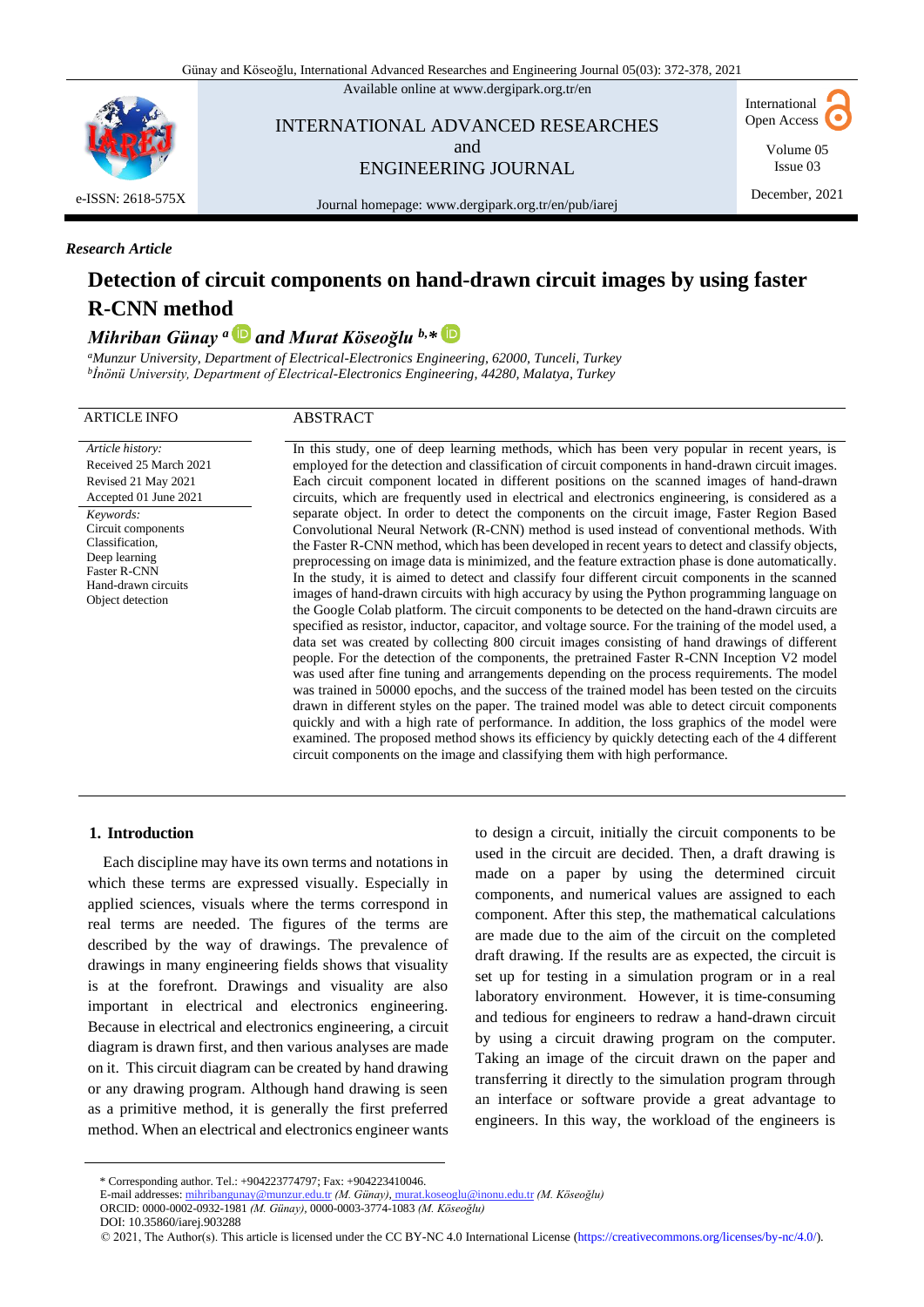reduced, there is no need to draw the circuit on the computer again, and they save time. The creation of such a software and its success in the detection of the circuit components from the hand-drawn circuit images have great importance in the aspect of engineering science. Depending on the rapid advancement of science and technology, researchers tend to develop such applications that facilitate human life in recent years. Several applications based on different methods in the object detection and classification have made significant contributions to the literature on this subject. Also, there are many studies in the literature on this subject, which have become popular in recent years.

Some researchers have focused on the recognition and classification of hand-drawn circuits and circuit components, since great successes have been achieved in handwritten number recognition and handwritten character recognition studies in the literature. Machine learningbased and deep learning-based methods have been used in the studies on the detection and classification of hand-drawn circuits and circuit components.

For this purpose, the HOG method was used in the recognition of the components on the hand-drawn circuit, and the machine learning-based SVM and KNN methods were used in the classification of the circuit components. Liu and Xiao [1] first divided the hand-drawn circuit into sections using a topology-based segmentation method and then classified the components in the circuit with SVM. The classification success for each circuit component classified in the circuit was over 90%. Moetesum et al. [2] firstly applied segmentation and various preprocesses to the circuit to classify the circuit components on the hand-drawn circuit. After the segmentation process, they suggested using the histogram of directed gradient properties (HOG) method to detect the circuit components, and the SVM method to classify them. In the study, 10 different hand-drawn circuit components were classified, and the average classification success rate was 92%. Angadi and Naika [3] performed certain preprocesses on hand-drawn circuit diagrams with image processing techniques. They suggested using the SVM method in the classification stage, which is the decision-making stage in determining the hand-drawn circuit diagram. Dewangan and Dhole [4] achieved 90% success rate in the classification they made by using scanned images of 90 hand-drawn circuits using KNN method. Naika et al. [5] used the HOG method in the recognition of 10 different hand-drawn electronic components and the SVM method in the classification stage. In the study, a data set consisting of 2000 images was used. As a result of the study, the rate of success in recognizing electronic components was 96.9%.

With the rapid developments in the field of deep learning in recent years, many studies have been carried

out by using deep learning-based methods. Deep learningbased methods have been used in hand-drawn electronic component recognition studies since the beginning of 2020. Wang et al. [6] used deep learning-based convolutional neural networks method to classify 3 different hand-drawn electronic components. The success rate of the method used in the study in classifying hand-drawn diode, resistor and capacitor images was stated as 90%. CNN, which is one of the deep learningbased methods, is generally used in the image classification [7]–[10]. The Faster R-CNN method, which was developed to determine the objects and the position of the objects on the images, is a new deep learning-based method. In the literature, there are many studies in which high performance was achieved by detecting objects using Faster R-CNN. Sardogan et al. [11], in their study, created a data set by collecting diseased and healthy apple leaf images. Using the Faster R-CNN method, they identified and classified the diseased and healthy leaves in the image. The proposed method achieved an average success rate of 84.5% in this study. Cömert et al. [12] first prepared a dataset containing 1200 apple images. After the training phase was completed with the images in the dataset, they detected the rotten area on the apple using the Faster R-CNN method. As a result of the study, they achieved an average of 84.5% success. Ren et al. [13] made some changes and adjustments in the Faster R-CNN method and used it for object detection in optical remote sensing images. Julca-Aguilar and Hirata [14] suggested using the Faster R-CNN method to detect symbols found in handwritten graphics and mathematical expressions. Yang et al. [15] conducted an experimental study using the Faster R-CNN method in handwritten text recognition studies. As a result of the study, they stated that the average success rate of the method used in character recognition was 97%.

In this article, the Faster R-CNN method, which is a deep learning-based object detection method, is proposed for the detection of circuit components in a hand-drawn circuit image. A data set was created by collecting the hand-drawn circuit images. After the labeling processes in the data set were completed, the pretrained Faster R-CNN model was selected. The training process was carried out using the selected model. Finally, the model is tested on various hand-drawn test circuits and the resulting loss plots are evaluated.

The main contributions of this study can be expressed as follows: It is demonstrated that basic circuit components, which are hand-drawn by different people, can be classified with a great accuracy by using Faster R-CNN method. Also, it is shown that this method is quite useful for the applications, where object detection and high speed is needed.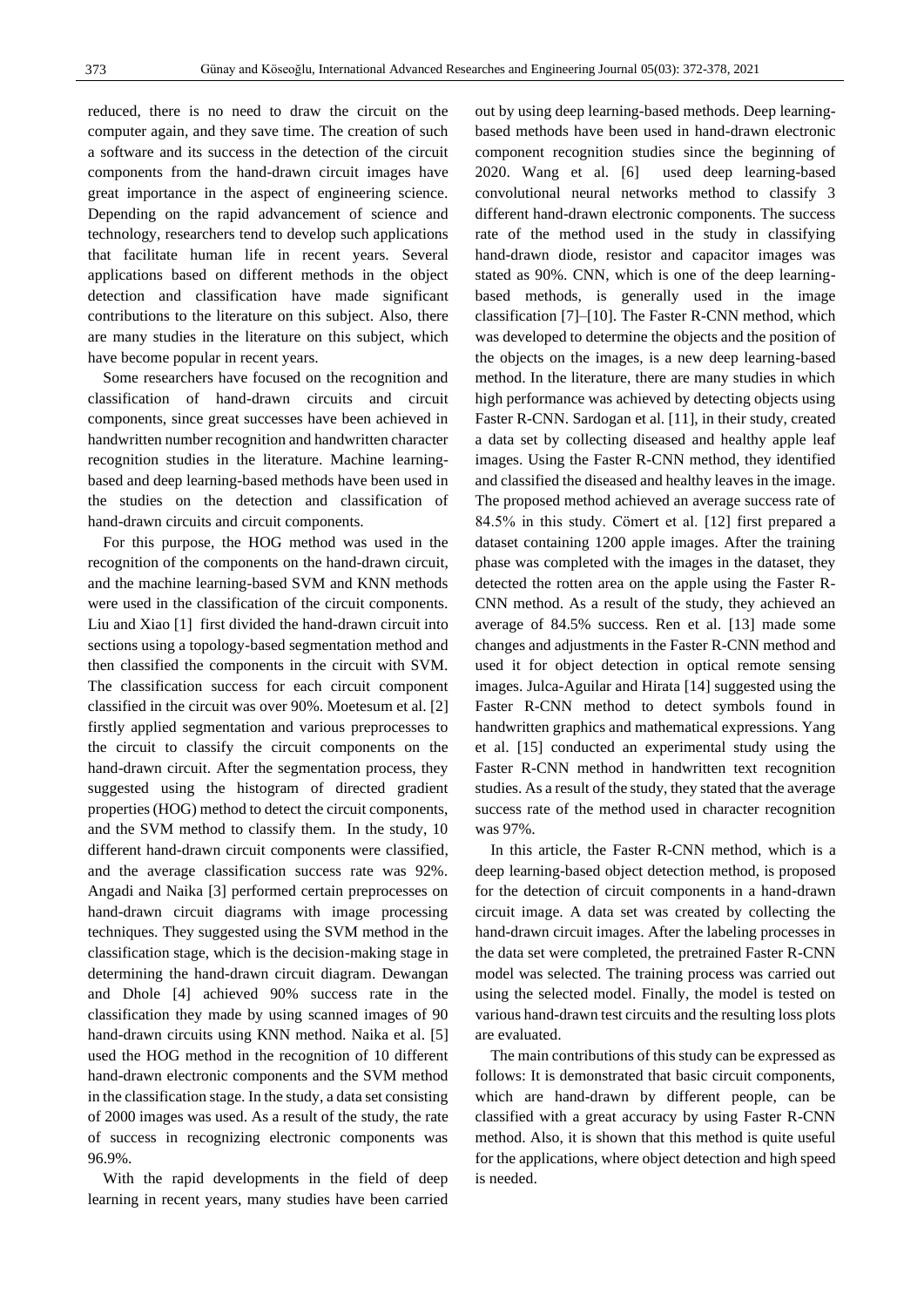#### **2. Material and Method**

#### *2.1 Data set*

As the first step of the study, a data set including 800 hand-drawn circuits has been prepared. In this kind of studies, the data set is generally created in two ways. The first way is to use a ready-prepared data set that can be found on various web platforms. The second way is to use a data set created by the participants of a specific study. Since this study is about the hand-drawn circuit images and it is difficult to find an available data set intended for such a study, a data set specific to this study was created with the scanned images of circuits drawn by different people manually. The circuits were drawn on a white A4 paper by many people in different styles. Scanned images of 800 hand-drawn circuits were collected to create a data set to be used in the study. Since the scanned images were of high size, first the images were resized and reduced. 80% of the collected 800 images was reserved for training while the remaining 20% was reserved for validation.

Four different components have been defined to be detected in the hand-drawn circuit images. These are voltage source, resistor, inductor, and capacitor. Figure 1 contains sample images from the circuit components in the dataset.



Figure 1. Sample images of the classes in the dataset



Figure 2. Sample images of the classes in the dataset

Since the aim of the study is to determine the circuit components on the images, different from the classification studies, the location of each circuit component is needed. For this reason, the circuit components on the images in the data set are labeled using the LabelImg program which is a graphical image annotation tool written in Python [16]. Figure 2 shows the labeling process of all the components in the images in the dataset with the LabelImg program.

#### *2.2 Deep Learning and Convolutional Neural Networks*

Deep learning is a newer field than artificial intelligence and machine learning. Unlike classical learning methods, deep learning is closer to the human brain because it consists of multi-layered neural networks [17], [18]. Since human is the creature in the nature that is the best at learning and applying the knowledge, the recent studies focus on developing novel learning algorithms similar to ones used by human brain. Considering the mentioned reasons, the deep learning method is frequently preferred for the studies on object detection and image processing by the researchers. Due to the widespread use of deep learning in different areas, various deep learning models specific to the field have been developed. Each of the developed models differs from each other and is used to solve problems in different areas. It is a great advantage to use deep learning approaches in classifying the images according to the categories and detecting the objects on the image, since it has high performance feature extraction ability.

At the beginning of 2012, the convolutional neural network architecture, which is a useful deep learning model in visual recognition, has been developed to use in specific fields. CNN architectures are mostly preferred in the education and classification stages of image processing studies. A basic CNN model is usually designed by using convolution layer, activation function, relu layer, pooling layer and fully connected layers [19]. For classification in the CNN model, a classification layer selected by the user is added to the backside of the fully connected layer. The number of layers to be used may differ depending on the model to be applied. There are many CNN-based readymade models used in several studies, and these models differ according to the parameters such as the number of layers used, the order of the layers, and the learning rate. In addition, some users have designed their own CNN models instead of using ready-made models to use in their own studies. The main reasons for the increase in CNN usage in many different areas can be explained as follows: It is easy to apply, fast in training and testing stages and has efficient feature extraction stages occurring automatically through layers.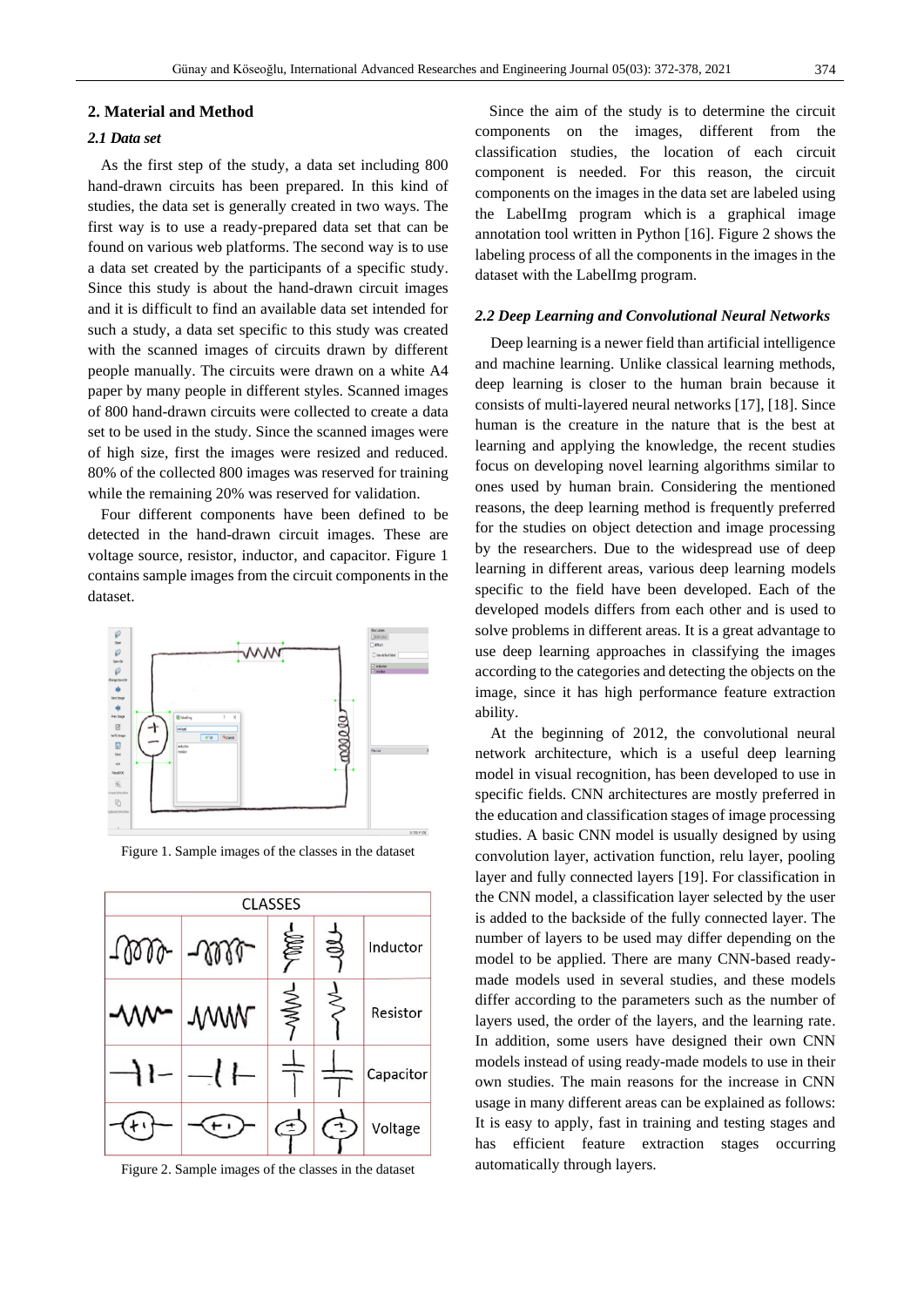#### **3. Proposed Faster R-CNN Method**

The CNN algorithm estimates the class of a given image and yields as an output [20]. It is possible also to estimate the class of the object on an image using CNN. However, it is not possible to find the position of the object on the image by using CNN. For this purpose, a new model called R-CNN, which is one of the deep learning methods based on CNN, has been created to solve the object detection problem on the image [21]. In the R-CNN method, firstly, 2000 different regions are suggested with the selective search algorithm on the image. All proposed regions are transferred to the CNN model named Convnet, and feature map of each region is drawn. SVM method is used to classify by considering the extracted features. Finally, a bounding box plot is required to indicate the location of the object, and a regression model is used for this purpose. In the R-CNN method, training is completed in approximately 84 hours. The estimated time for a single image is about 47 seconds. In the R-CNN method, the training is slow and takes a long time, since CNN is applied for all the proposed regions. The scientists, who designed the R-CNN model, realized the disadvantages of R-CNN model and created a new model called Fast R-CNN [22]. While creating Fast R-CNN, some changes were made in R-CNN. In Fast R-CNN, unlike R-CNN, after CNN is applied to the image, 200 different regions are suggested by using the selective search algorithm. The ROI is then passed through the pooling layer to ensure the images are equal in size. Finally, the Softmax classifier is used to classify the desired objects. In the Fast R-CNN method, the training is completed in approximately 8.75 hours. The estimated time for a single image is 2.3 seconds. When the Fast R-CNN and R-CNN methods are

compared, it has been stated in the literature that the speed performance of Fast R-CNN is better than R-CNN. As a result of the changes made to increase and speed up the performance of the Fast R-CNN model in 2017, a new model named Faster R-CNN was proposed [23]. In this method, CNN is applied to the image in the first step, as in Fast R-CNN. In the second step, the selective search algorithm is used. Thanks to the RPN algorithm used, the zone proposition phase has been accelerated. Thanks to the Faster R-CNN method, it has become possible to detect the objects on the image in a fast way with high-performance. The application steps of Faster R-CNN method are shown in Figure 3 with block diagrams [24], [25]. In this article, Inception V2 model [26], one of the pretrained Faster R-CNN models, has been preferred to detect circuit components on hand-drawn circuits.

As seen in Figure 3, after the model is selected, CNN is applied to extract the feature map of the input image. RPN is used for region propositions using extracted feature maps. Features and proposed regions are passed through the ROI pooling layer. Features and suggested regions at the exit of the ROI pooling layer will be the same size. Then, a bounding box is drawn around the object on the image at the output and the class of the object is estimated by using the Softmax function.

In the Faster R-CNN method, the number of preprocessing steps on the images is small compared to other object detection and machine learning methods that are available in the literature. The preprocessing steps are few in this method, the method is realized successfully and quickly despite the high-level features of the image to be processed.



Figure 3. Representation of Faster R-CNN architecture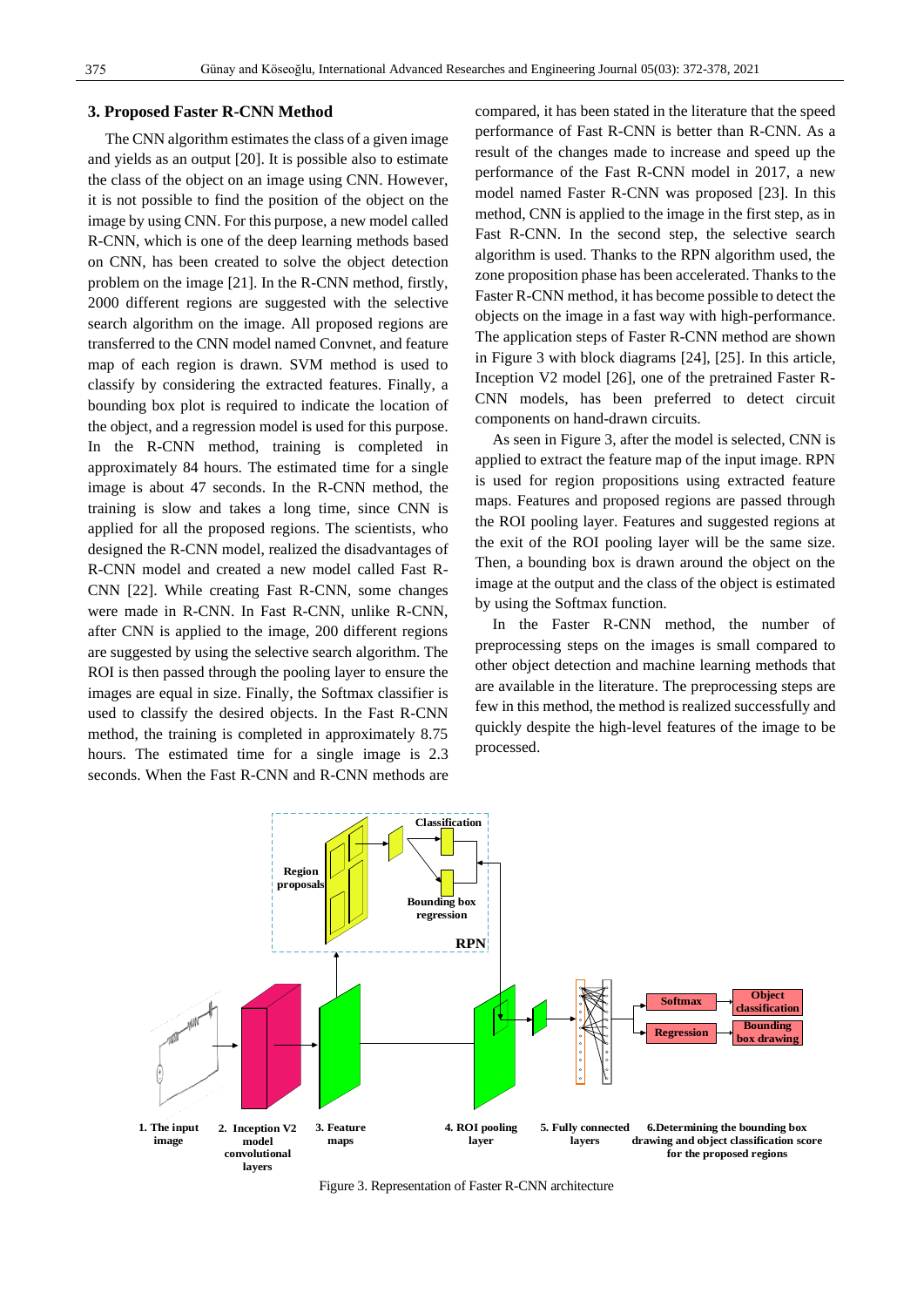#### **4. Experimental Results**

In this study, a certain way has been followed to detect and classify circuit components found in hand-drawn circuit images. The steps followed in the study are shown in Figure 4.

Before using the pretrained Inception V2 model, the data set was created as a first step. After creating the data set, certain preprocesses were applied. All the images in the data set were resized as 200 \* 200 pixels, and all images were brought to the same size. Within the composed data set, two separate files were created for training and testing. 80% of the images in the data set were transferred to the train folder and the remaining 20% to the test folder. Then all the images in the data set were labeled. An xml file was created for each image in the train and test folder. The xml file contained the class information and coordinate information of the objects. All xml files in train and test folder were converted into a single csv file. After the preliminary preparations for the application were completed, Google Colab [27] cloud environment was preferred to use the Faster R-CNN model. The application of the proposed hand-drawn circuit component detection system was realized after necessary adjustments and arrangements were made on the Inception V2 model, which was pretrained by using Python software language. NVDIA Tesla K80 GPU, offered free of charge by Google Colab, was used as the graphics card.

The model has been trained in 50000 epochs. The positions of the circuit components on the hand-drawn circuits having different styles can vary in each image. Also, depending on the purpose of the circuit, these four components may not be present in each circuit. Because each designed circuit and each component in the circuit has a task to perform. Considering the situation of the circuit components in different positions on the circuit, the

trained model was analyzed on various hand-drawn circuits. Figure 5 shows the real-time detection of circuit components on 4 different hand-drawn circuit images. As seen in Figure 5, the trained model has identified the components on the circuits by drawing a rectangular frame with different color tones. In addition, the model made an estimation in percent ratio for the label of the component detected with each rectangular frame drawn.

Loss functions were examined in the study to evaluate the performance of the trained Faster R-CNN Inception V2 model in detecting the components on hand-drawn circuits. In loss function graphs, the lower the loss means the higher the accuracy rate of the model. Therefore, when evaluating the success of the model, the loss is expected to decrease gradually as the number of epochs increases.



Figure 4. The steps followed to detect the circuit components in hand-drawn circuits



Figure 5. Real-time detection of components in the different circuit images tested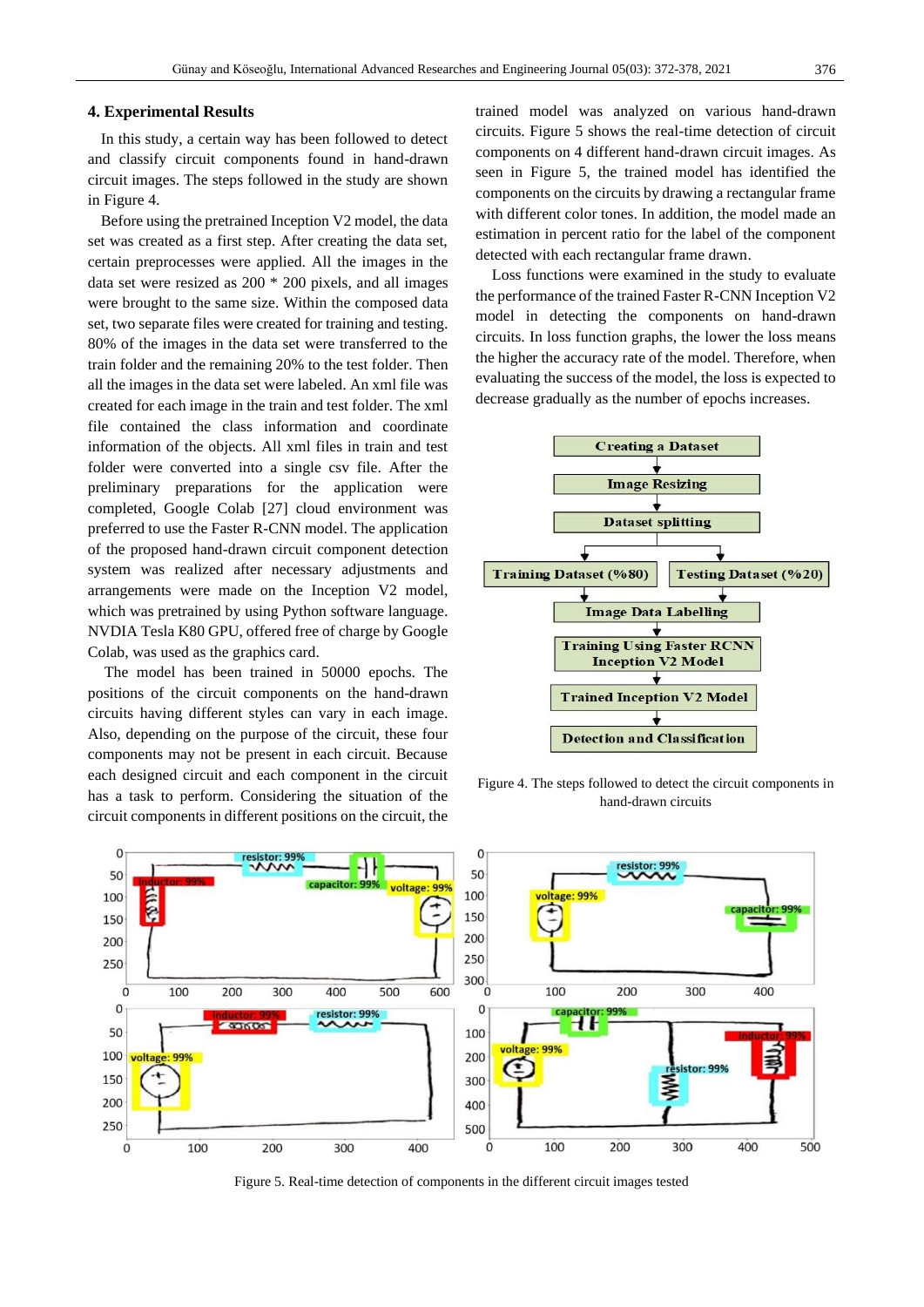In Figure 6, various loss functions of the model that detect the components in the 50000 epoch trained handdrawn circuit are given. The total loss function of the model is given in Figure 6 (a). The total loss function shows the overall loss of the model. When Figure 6 (a) is examined, the total loss has decreased to 0.06 at the end of 50,000 epochs. The classification loss function of the model is given in Figure 6 (b). The classification loss function shows the loss of the model at the classification stage. When Figure 6 (b) is examined, the loss in classification has decreased to 0.03 at the end of 50000 epochs.

In Figure 6 (c), the loss function of the model to determine the positions of the circuit components is given. As seen in Figure 6 (c), at the end of 50000 epochs, the localization loss has decreased to 0.02. When the loss graphs showing the performance of the model are examined, a gradual decrease in the loss is observed and after a while the loss started to remain constant. Considering the total loss graph, the model loss was a minimum of 0.048. As the number of epochs increased, the loss of model gradually decreased to less than 0.1. This shows that the model will have a high accuracy rate in realtime detections.



Figure 6. Loss function graphics for a) Total loss, b) Classification loss, c) Localization loss

#### **5. Conclusions**

In this study, the Faster R-CNN object detection method is used to detect circuit components from various hand-drawn circuit images. A lot of image data is needed to train the Faster R-CNN architecture, which is a deep learning model. In the study, the Inception V2 Faster R-CNN architecture, which was pretrained with a hand-drawn circuit data set and has a high success rate, was employed for object detection and classification. For this purpose, the necessary settings and arrangements were made by choosing a pretrained model in the study. Then, the model was trained with the data set created for the study with the images of 800 circuits drawn in several styles by many different people. The trained Faster R-CNN model has been applied, and the results were analyzed for many hand-drawn circuits where circuit components are designed in different positions. Softmax was preferred as the classification function. According to the results obtained, it has been observed that the method used has a high success rate in the detection of hand-drawn circuit components both in series and parallel RLC circuits. In the next studies, it will be focused on the detection of these components separately in hand-drawn circuits created by using semiconductor circuit components together with passive circuit components. In the next stage, it is planned to take photos of the circuits drawn on paper and transfer them to simulation programs such as Pspice, Proteus and Multisim through an interface to be developed.

#### **Declaration**

The authors declared no potential conflicts of interest with respect to the research, authorship, and/or publication of this article. The authors also declared that this article is original, was prepared in accordance with international publication and research ethics, and ethical committee permission or any special permission is not required.

#### **Author Contributions**

M. Günay collected the data and conducted the experiments based on the mentioned methodology. All the authors contributed to the analysis and writing phases. M. Köseoğlu supervised the work and provided some improvements. The work has been derived from M. Günay's ongoing master thesis, and M. Köseoğlu is the thesis supervisor.

#### **References**

- 1. Liu, Y. and Y. Xiao, *Circuit sketch recognition.* Department of Electrical Engineering Stanford University Stanford, CA, 2013.
- 2. Moetesum, M., et al., *Segmentation and recognition of electronic components in hand-drawn circuit diagrams.* EAI